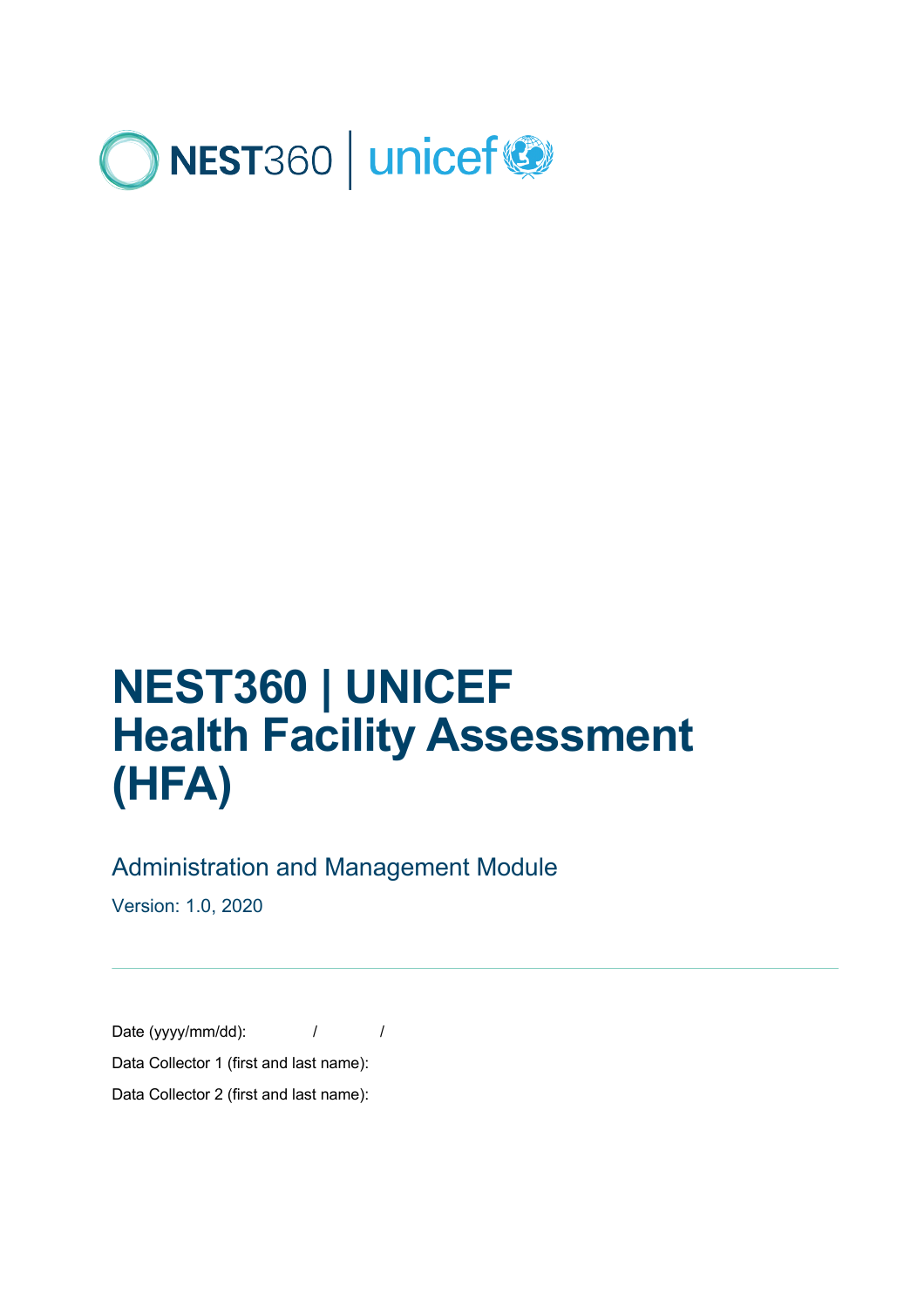### Module Overview for Administration and Management

**Section 1: Target Setting (hospital administrator)** 

**Section 2: Financing Reports** (hospital administrator)

**Section 3: Staff Absenteeism and Performance Review** (hospital administrator)

**Section 4: Clinical audit and management meetings** (hospital administrator)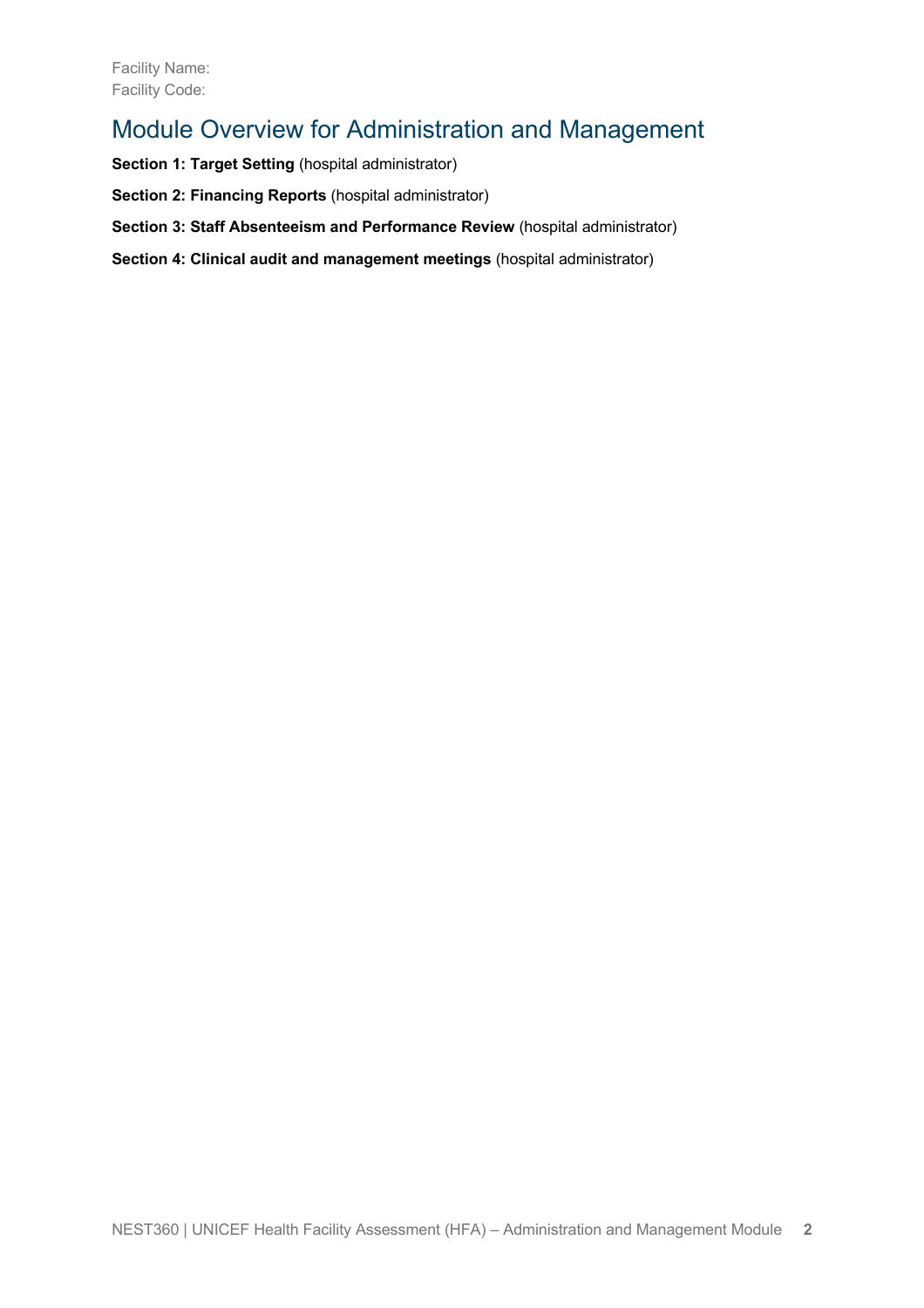# Section 1. Target Setting

**Instructions:** Please have all participants fill in their names and positions below, before completing the following forms in *Section 1. Target Setting*.

| Respondents                           |                            |
|---------------------------------------|----------------------------|
| Respondent Name (first and last name) | <b>Respondent Position</b> |
|                                       |                            |
| Respondent Name (first and last name) | <b>Respondent Position</b> |
|                                       |                            |
| Respondent Name (first and last name) | <b>Respondent Position</b> |
|                                       |                            |
| Respondent Name (first and last name) | <b>Respondent Position</b> |
|                                       |                            |
| Respondent Name (first and last name) | <b>Respondent Position</b> |
|                                       |                            |
| Respondent Name (first and last name) | <b>Respondent Position</b> |
|                                       |                            |
| Respondent Name (first and last name) | <b>Respondent Position</b> |
|                                       |                            |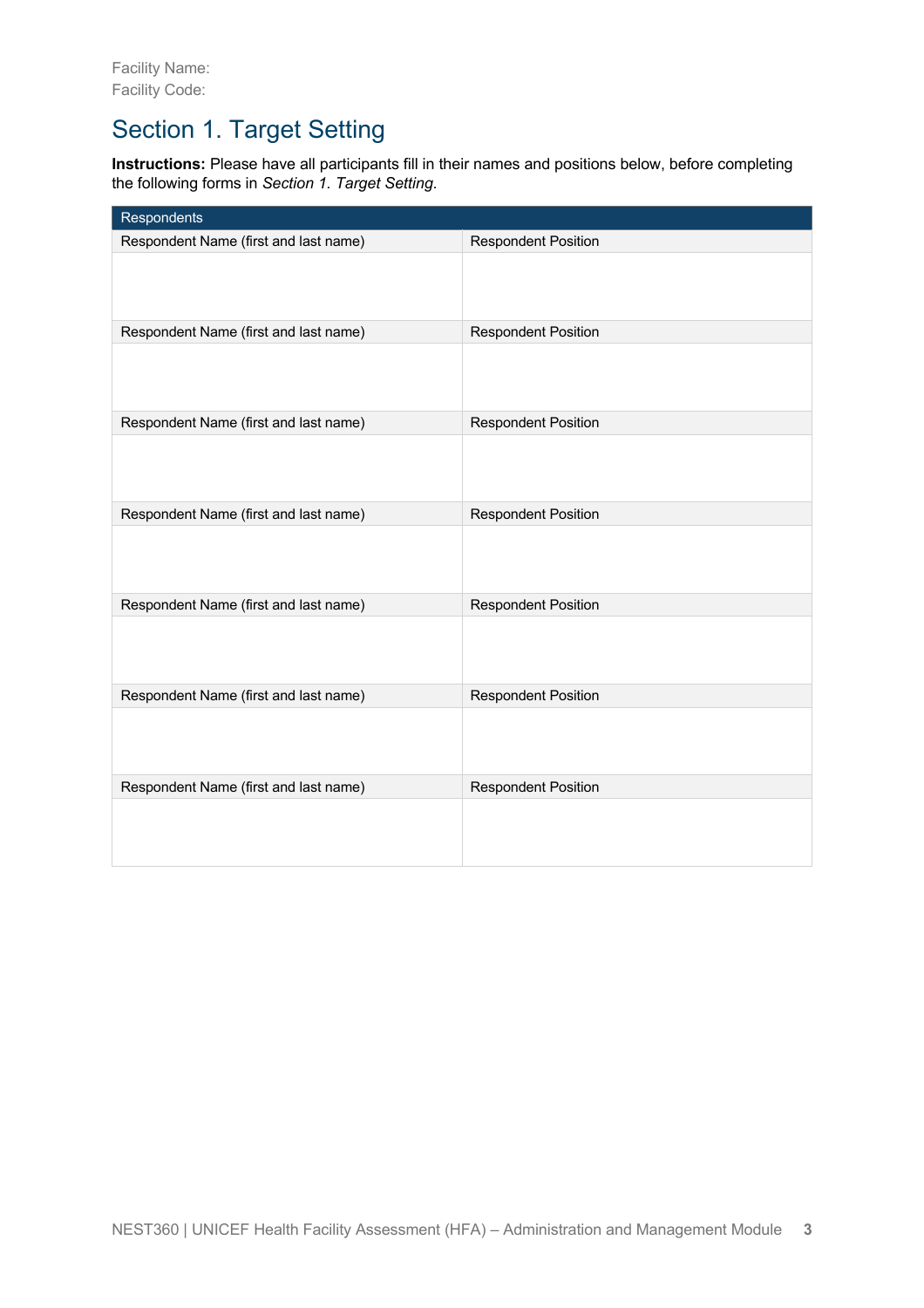# Section 1. Target Setting

**Instructions:** 1) The data collection team should direct these questions to the hospital administrator. For some questions, you will need to ask and observe the staff or specific items/spaces at the facility. Please do not leave any variable blank. If a response is unknown, write "unknown" or select "unknown" from the multiple-choice answers.

**Prompt:** "I'd like to ask you a few questions and on target setting."

| No.  | <b>Item</b>                                                                                                                                                                                                     | Response                                                                                                                                         | Skip To              |
|------|-----------------------------------------------------------------------------------------------------------------------------------------------------------------------------------------------------------------|--------------------------------------------------------------------------------------------------------------------------------------------------|----------------------|
| 1.01 | Do you set targets for this facility to achieve?<br>A target is a specific quantitative goal which<br>the facility aims to reach in the future (e.g.,<br>reduce in-hospital mortality to 10% by end of<br>2021) | Yes<br>O<br><b>No</b><br>( )                                                                                                                     | If "No"<br>Section 2 |
| 1.02 | Do you set targets for the neonatal unit?                                                                                                                                                                       | Yes<br>( )<br><b>No</b><br>()                                                                                                                    | If "No"<br>Section 2 |
| 1.03 | Which, if any, of these targets concern<br>neonatal health or the neonatal unit?<br>(Select all that apply)                                                                                                     | П<br>Health or mortality targets<br>$\mathsf{L}$<br>Clinical practice targets<br>Input targets<br>None                                           |                      |
| 1.04 | Are facility targets displayed anywhere in the<br>hospital?                                                                                                                                                     | Ω<br>Yes<br>No<br>O                                                                                                                              | If "No"<br>Section 2 |
| 1.05 | Where are facility targets displayed in the<br>hospital?<br>(Select all that apply)                                                                                                                             | $\Box$<br>Not displayed in hospital<br>ப<br>Hospital manager office or meeting<br>room<br>Neonatal unit<br>Other (specify below)<br>$\mathbf{L}$ |                      |
|      |                                                                                                                                                                                                                 |                                                                                                                                                  |                      |

#### **Comments**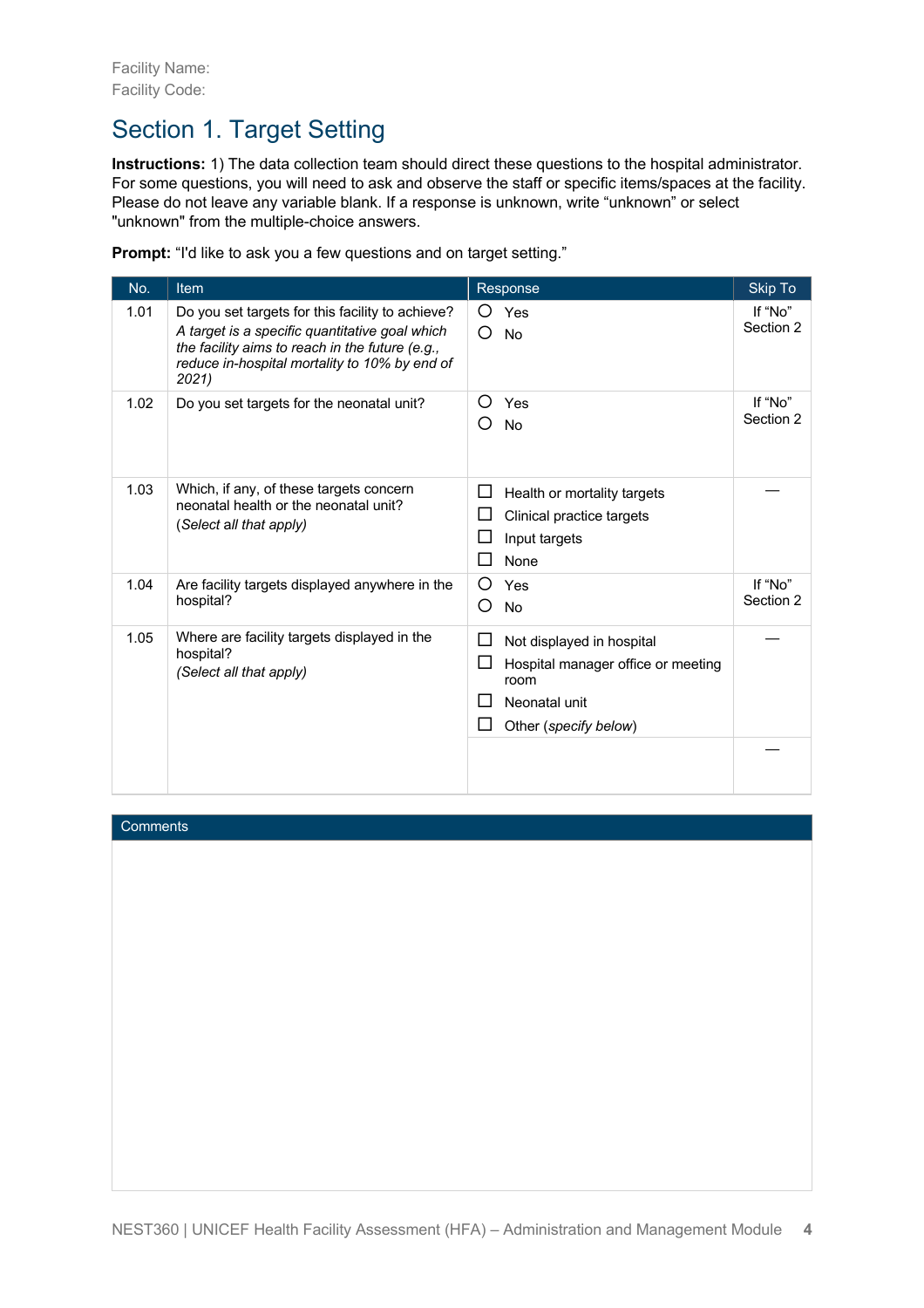# Section 2. Financing Reports

**Instructions:** Please have all participants fill in their names and positions below, before completing the following forms in *Section 2. Financing Reports*.

| Respondents                           |                            |
|---------------------------------------|----------------------------|
| Respondent Name (first and last name) | <b>Respondent Position</b> |
|                                       |                            |
| Respondent Name (first and last name) | <b>Respondent Position</b> |
|                                       |                            |
| Respondent Name (first and last name) | <b>Respondent Position</b> |
|                                       |                            |
| Respondent Name (first and last name) | <b>Respondent Position</b> |
|                                       |                            |
| Respondent Name (first and last name) | <b>Respondent Position</b> |
|                                       |                            |
| Respondent Name (first and last name) | <b>Respondent Position</b> |
|                                       |                            |
| Respondent Name (first and last name) | <b>Respondent Position</b> |
|                                       |                            |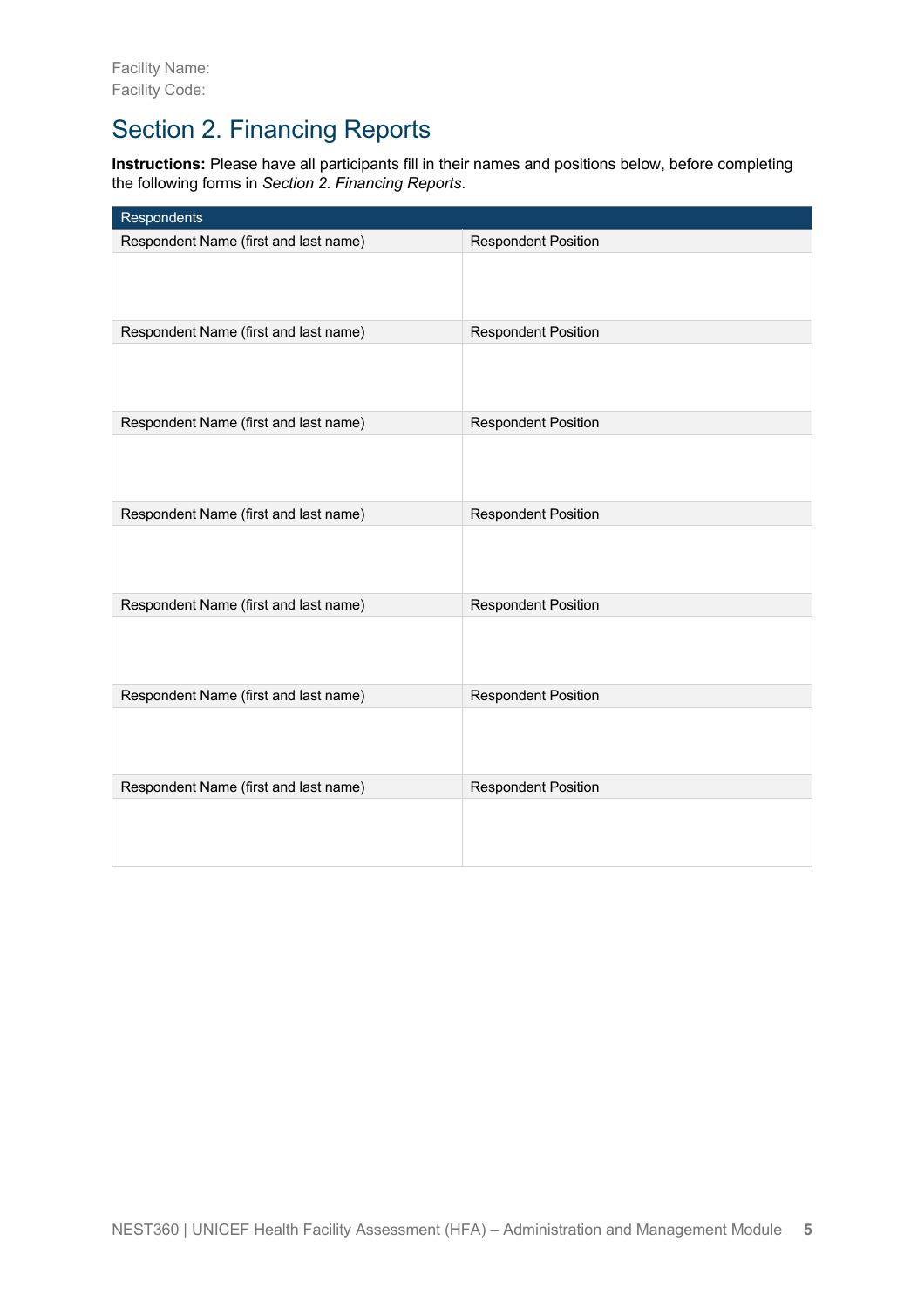# Section 2. Financing Reports

**Instructions:** 1) The data collection team should direct these questions to the hospital administrator. For some questions, you will need to ask and observe the staff or specific items/spaces at the facility. Please do not leave any variable blank. If a response is unknown, write "unknown" or select "unknown" from the multiple-choice answers.

|  |  |  | Prompt: "I'd like to ask you a few questions and on financing reports." |  |  |  |
|--|--|--|-------------------------------------------------------------------------|--|--|--|
|  |  |  |                                                                         |  |  |  |

| No.  | Item                                                                                                  | Response                                                                                   | <b>Skip To</b>   |
|------|-------------------------------------------------------------------------------------------------------|--------------------------------------------------------------------------------------------|------------------|
| 2.01 | Do you produce a report of the facility revenue and<br>expenditure?                                   | Yes<br>O<br>O<br>No                                                                        | If "No",<br>2.04 |
| 2.02 | If yes, how often is the report produced?<br>(Select one)                                             | O<br>Monthly<br>O<br>Quarterly<br>O<br>Annually<br>O<br>None<br>O<br>Other (specify below) |                  |
|      |                                                                                                       |                                                                                            |                  |
| 2.03 | When was the last report produced?<br>(If a date is unknown, enter 1999/01/01.)                       |                                                                                            |                  |
| 2.04 | Do you have an annual budget of the likely costs the<br>health facility will face over the next year? | ( )<br>Yes<br><b>No</b><br>Э                                                               |                  |
| 2.05 | List the most common insurance providers that are seen at the facility:                               |                                                                                            |                  |

**Comments**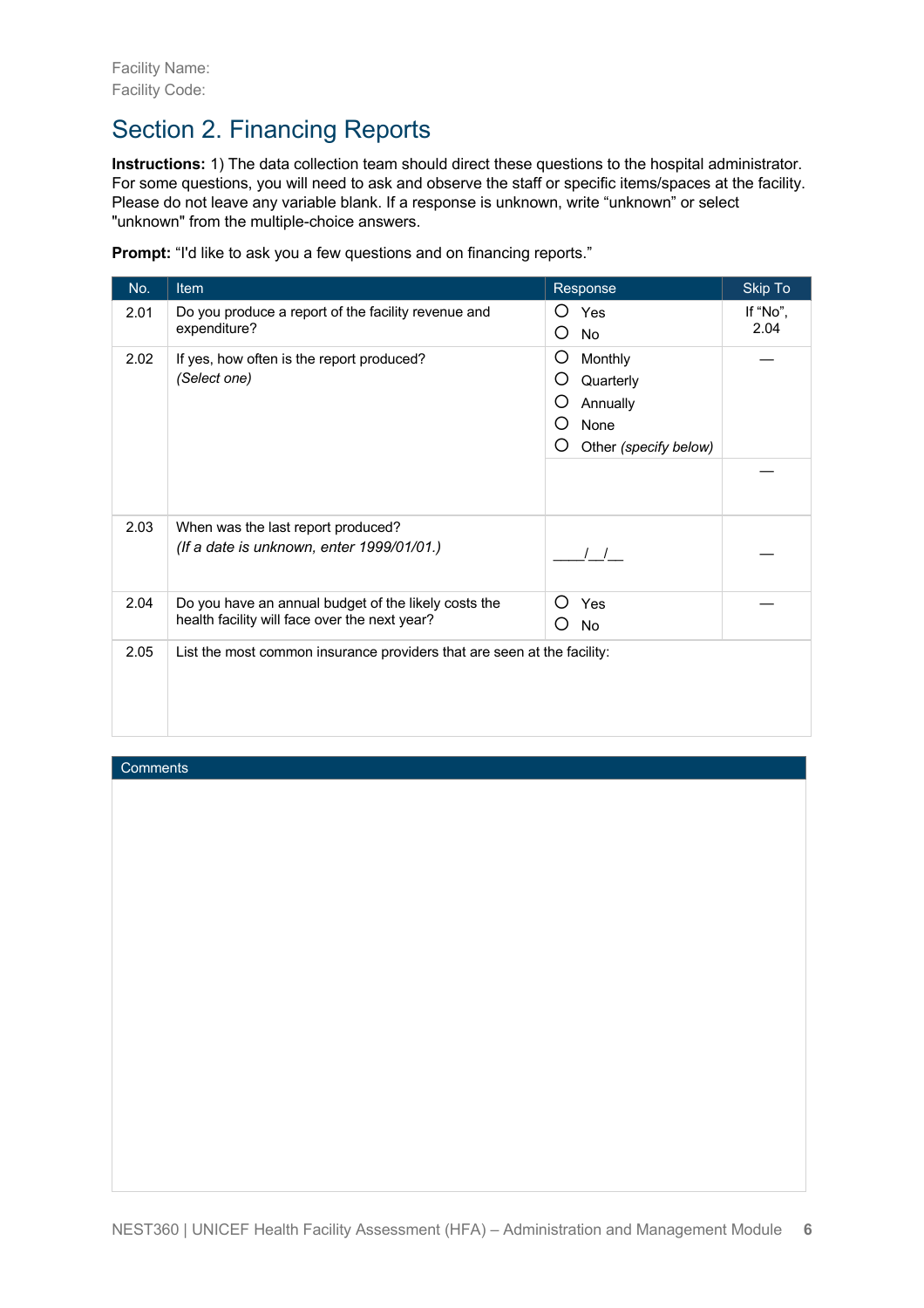# Section 3. Staff Absenteeism and Performance Review

**Instructions:** Please have all participants fill in their names and positions below, before completing the following forms in *Section 3. Staff Absenteeism and Performance Review.*

| Respondents                           |                            |
|---------------------------------------|----------------------------|
| Respondent Name (first and last name) | <b>Respondent Position</b> |
|                                       |                            |
| Respondent Name (first and last name) | <b>Respondent Position</b> |
|                                       |                            |
| Respondent Name (first and last name) | <b>Respondent Position</b> |
|                                       |                            |
| Respondent Name (first and last name) | <b>Respondent Position</b> |
|                                       |                            |
| Respondent Name (first and last name) | <b>Respondent Position</b> |
|                                       |                            |
| Respondent Name (first and last name) | <b>Respondent Position</b> |
|                                       |                            |
| Respondent Name (first and last name) | <b>Respondent Position</b> |
|                                       |                            |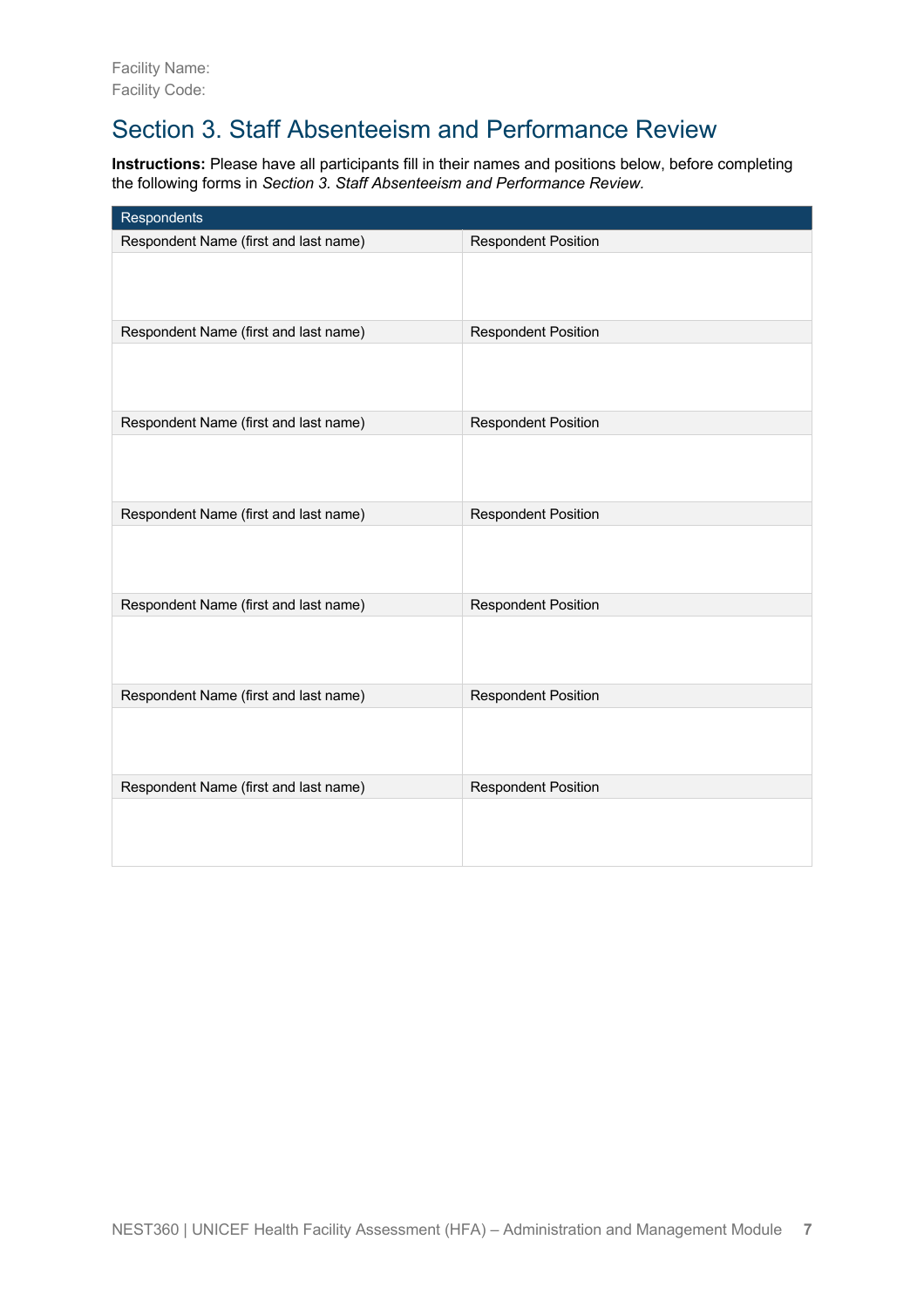# Section 3. Staff Absenteeism and Performance Review

**Instructions:** 1) The data collection team should direct these questions to the hospital administrator. For some questions, you will need to ask and observe the staff or specific items/spaces at the facility. Please do not leave any variable blank. If a response is unknown, write "unknown" or select "unknown" from the multiple-choice answers.

**Prompt:** "I'd like to ask you a few questions and on staff absenteeism and performance review."

| No.  | Item                                                                                                                                                            | Response                                                                                                                                                                                                                                                                                                                                                   |  |  |
|------|-----------------------------------------------------------------------------------------------------------------------------------------------------------------|------------------------------------------------------------------------------------------------------------------------------------------------------------------------------------------------------------------------------------------------------------------------------------------------------------------------------------------------------------|--|--|
|      | <b>Staff Absenteeism</b>                                                                                                                                        |                                                                                                                                                                                                                                                                                                                                                            |  |  |
| 3.01 | Does the hospital have a system of<br>documenting when clinical staff are<br>absent from work? Please describe this<br>system and how it works.<br>(Select one) | Ő<br>Absenteeism is formally recorded and senior<br>managers are notified<br>O Absenteeism is formally recorded at the ward<br>level only<br>Ő<br>Absenteeism system is informal<br>O<br>No system                                                                                                                                                         |  |  |
|      | <b>Performance Review</b>                                                                                                                                       |                                                                                                                                                                                                                                                                                                                                                            |  |  |
| 3.02 | Is there any formal system for recognising or<br>rewarding well performing clinical staff?<br>(Select all that apply)                                           | ப<br>Financial bonuses are given to high performing<br>clinical staff<br>ப<br>Other material benefits are given<br>ப<br>Non-material "status" awards are given<br>$\mathsf{L}$<br>Staff are not rewarded                                                                                                                                                   |  |  |
| 3.03 | Which of the following actions have been<br>taken for poorly performing clinical staff?<br>(Select all that apply)                                              | $\Box$<br>Staff reassigned in past month<br>$\Box$<br>Staff dismissed in past month<br>□<br>Staff reassigned in past 6 months<br>ப<br>Staff dismissed in past 6 months<br>⊔<br>Staff have faced other disciplinary action in past<br>month<br>ப<br>Staff have faced other disciplinary action in past<br>6 months<br>ப<br>No action taken in past 6 months |  |  |
| 3.04 | Do you have a training plan in place to<br>improve the skills of your health workers<br>on the neonatal unit going forward?<br>(Observe written plan)           | O<br>Yes<br>O<br><b>No</b>                                                                                                                                                                                                                                                                                                                                 |  |  |
| 3.05 | Do individual staff have detailed training<br>plans?                                                                                                            | O<br>Yes<br>O<br>No (If "No", skip to Section 4)                                                                                                                                                                                                                                                                                                           |  |  |
| 3.06 | How many years does this plan cover?                                                                                                                            | Number of years:                                                                                                                                                                                                                                                                                                                                           |  |  |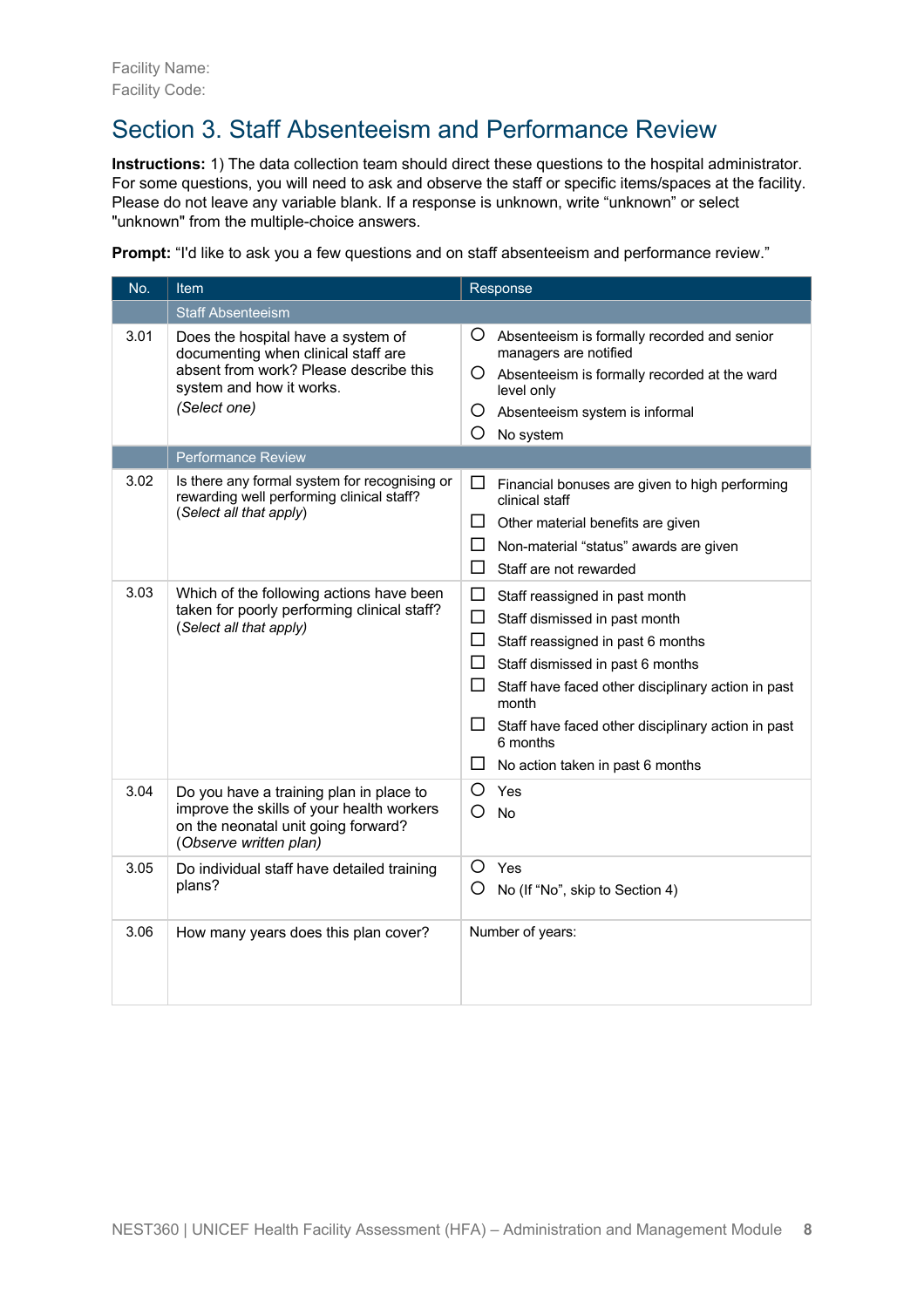# Section 4. Clinical Audit and Management Meetings

**Instructions:** Please have all participants fill in their names and positions below, before completing the following forms in *Section 4. Clinical Audit and Management Meetings.*

| Respondents                           |                            |
|---------------------------------------|----------------------------|
| Respondent Name (first and last name) | <b>Respondent Position</b> |
|                                       |                            |
| Respondent Name (first and last name) | <b>Respondent Position</b> |
|                                       |                            |
| Respondent Name (first and last name) | <b>Respondent Position</b> |
|                                       |                            |
| Respondent Name (first and last name) | <b>Respondent Position</b> |
|                                       |                            |
| Respondent Name (first and last name) | <b>Respondent Position</b> |
|                                       |                            |
| Respondent Name (first and last name) | <b>Respondent Position</b> |
|                                       |                            |
| Respondent Name (first and last name) | <b>Respondent Position</b> |
|                                       |                            |